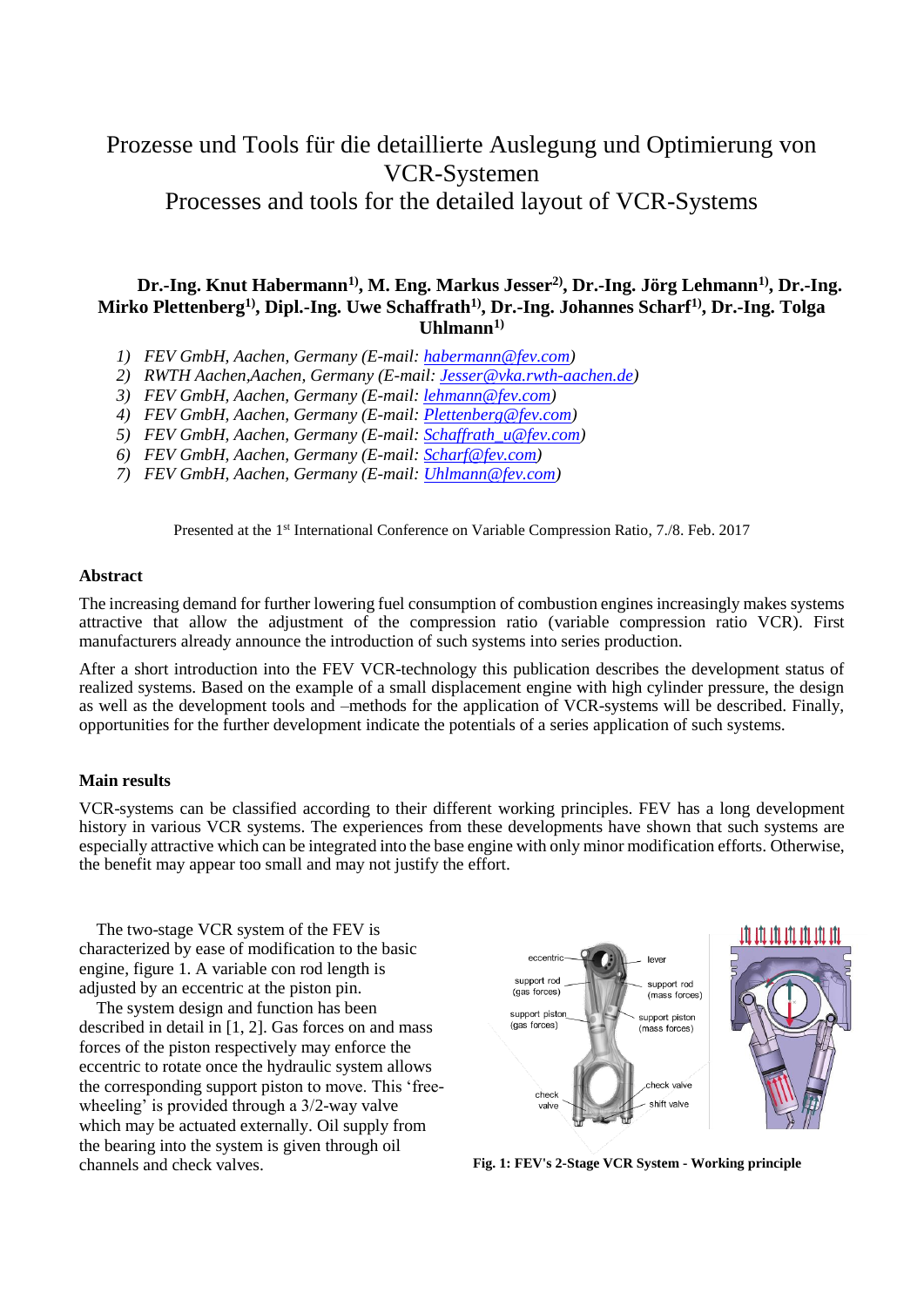The two-stage VCR system of the FEV has been investigated and further developed within numerous internal and customer projects. Besides SI engines, the applications also comprise Diesel passenger car engines, heavy duty Diesel engines and large bore engines, figure 2.



**Fig. 2: FEV's 2-Stage VCR System – Development history**

In order to assess the VCR-systems limitations and to demonstrate the potential even under stringent package and load conditions, a small displacement CNG TC-DI engine was set-up with the VCR-system based on Ford´s award-winning EcoBoost 1L engine. The high cylinder pressure of >160 bar here requires a robust con rod design which was accomplished through the consequent use of CAE-frontloading.

It could be shown that even under such conditions, the VCR-system can be integrated into the engine with only minor modifications to the base engine.

Typical design features of the VCR con rod are shown in figure 5. Besides the main body and the eccentric, both, the support system and the hydraulic system are to be adapted to the high load demands. All con rod components are validated through finite element analysis (FEA).

optimize the system according to the requirements, figure 6.

Intensive CAE frontloading is applied in order to

Comprehensive understanding of such a VCRsystem is generated through VCR con rod pulse testing, shown in figure 7. Measurement of pulse force, oil pressures, and the eccentric angle allow the subsequent model validation.

Among the advantages of such a pulse test are that 1) the investigation can be carried out under defined operating conditions, 2) easy access for hardware options, such as e.g. to the switch valve is given and 3) it represents a minimal invasive measurement of chamber pressures up to 600 bar which is feasible but represents a challenge but is feasible.



**Fig. 5: Design features of the VCR con rod**



**Fig. 6: CAE frontloading**



**Fig. 7: VCR con rod pulse testing**